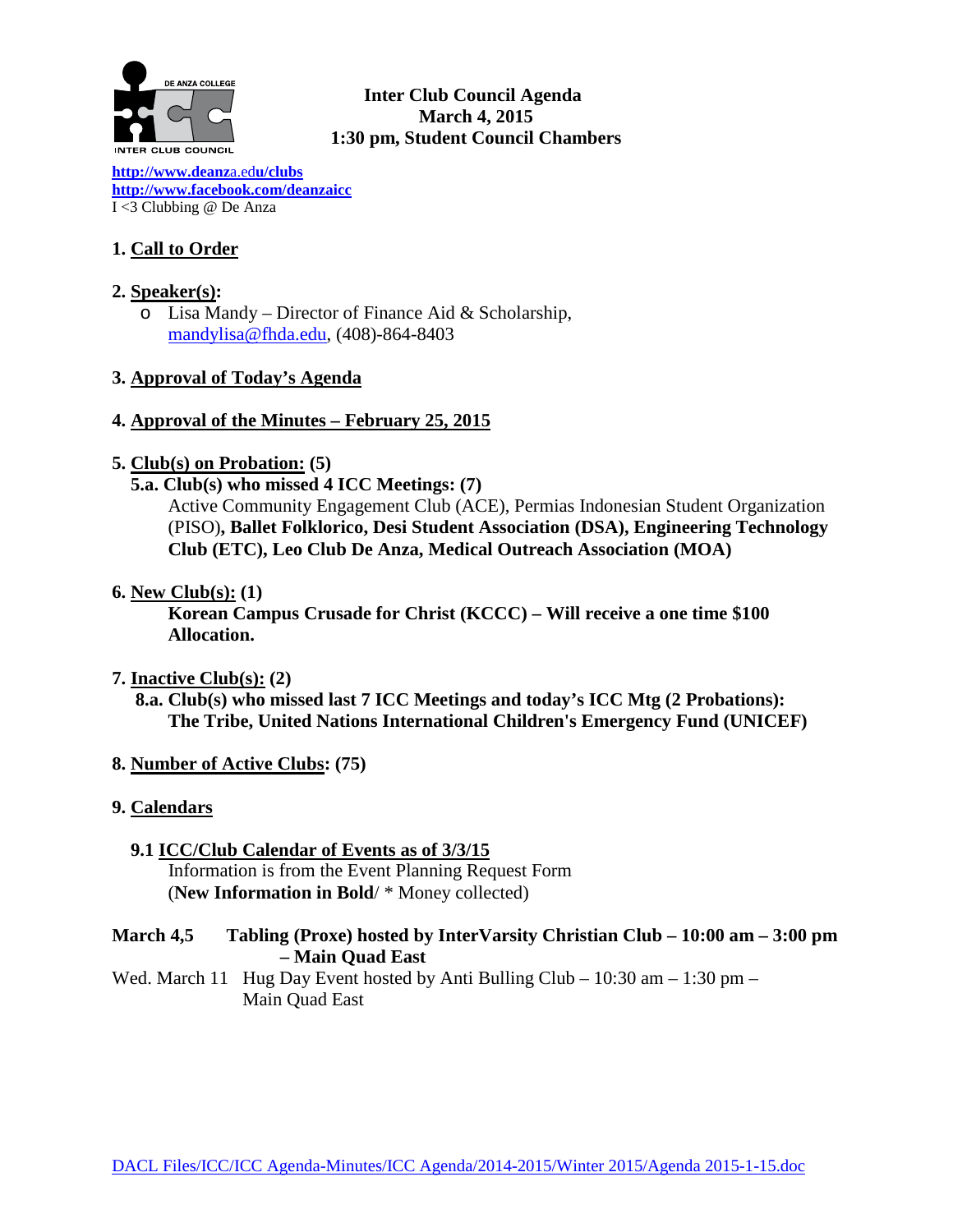### **9.2 DASB Calendar of Events as of 3/3/15**

 **Information** is from the Event Planning Request Form (**New Information in Bold**/ \* Money collected)

| Wed. March 4  | Winter Dance Promotion – 12:00am – 2:00pm – Main Quad North                         |
|---------------|-------------------------------------------------------------------------------------|
| Thur. March 5 | Pajama Movie Night- $7:00 \text{ pm} - 9:00 \text{ pm} -$                           |
|               | <b>Student Council Chamber A</b>                                                    |
| Fri. March 6  | Winter Dance $-9:00 \text{ pm} - 12:00 \text{ am Conference Room A&B}$              |
| Fri. March 13 | SSCCC Region IV Meeting by Legislative Affairs $-4:30 \text{ pm} - 9:00 \text{ pm}$ |
|               | - Student Council Chamber A                                                         |
| Fri. March 13 | Model United Nations Event $-12:00$ pm $-3:30$ pm $-1.31$                           |

#### **10. ICC/Club Account Balance Status (New Information in Bold) (As of 3/3/15)**

| <b>Club/ICC Allocation Account</b>     | (#41-54730)      | \$6,073.19  |
|----------------------------------------|------------------|-------------|
| <b>ICC Allocation-New Club Account</b> | $(#41-54720)$    | 600.00      |
| <b>ICC Emergency Relief Account</b>    | (#44-4289)       | \$3,615.84  |
| <b>ICC Events Award Account</b>        | $(\#41 - 54600)$ | \$6,200.00  |
| <b>ICC Inactive Hold</b>               | $(H44-4300)$     | \$5,296.88  |
| <b>ICC Scholarship Account</b>         | $(\#44-4310)$    | \$11,797.27 |
| <b>ICC</b>                             | $(H44-4320)$     | \$2,603.05  |

#### **11. Business**

|      | 11.1 Concessions for April_4                                                                                                    | (Info/Action) |
|------|---------------------------------------------------------------------------------------------------------------------------------|---------------|
| 11.2 | Club/ICC Allocation Account #41-54730                                                                                           | (Info/Action) |
|      | DECA is requesting \$150 from the Club/ICC Allocation Account #41-54730,<br>to DECA Account #41-54169-4013 for the club banner. |               |

|                    | Requested | Recommended |
|--------------------|-----------|-------------|
| Promotional (4013) | \$150     | \$150       |

If approved the Club/ICC Allocation Account #41-54730 will be \$5,923.19

Developers' Guild is requesting \$180 from the Club/ICC Allocation Account #41- 54730 to Developers' Guild Account #41-54189-5922 for Amazon Website Hosting.

|                         | Requested | Recommended |
|-------------------------|-----------|-------------|
| Web Site Support (5922) | \$180     | \$37.50     |

If approved the Club/ICC Allocation Account #41-54730 will be \$5,743.19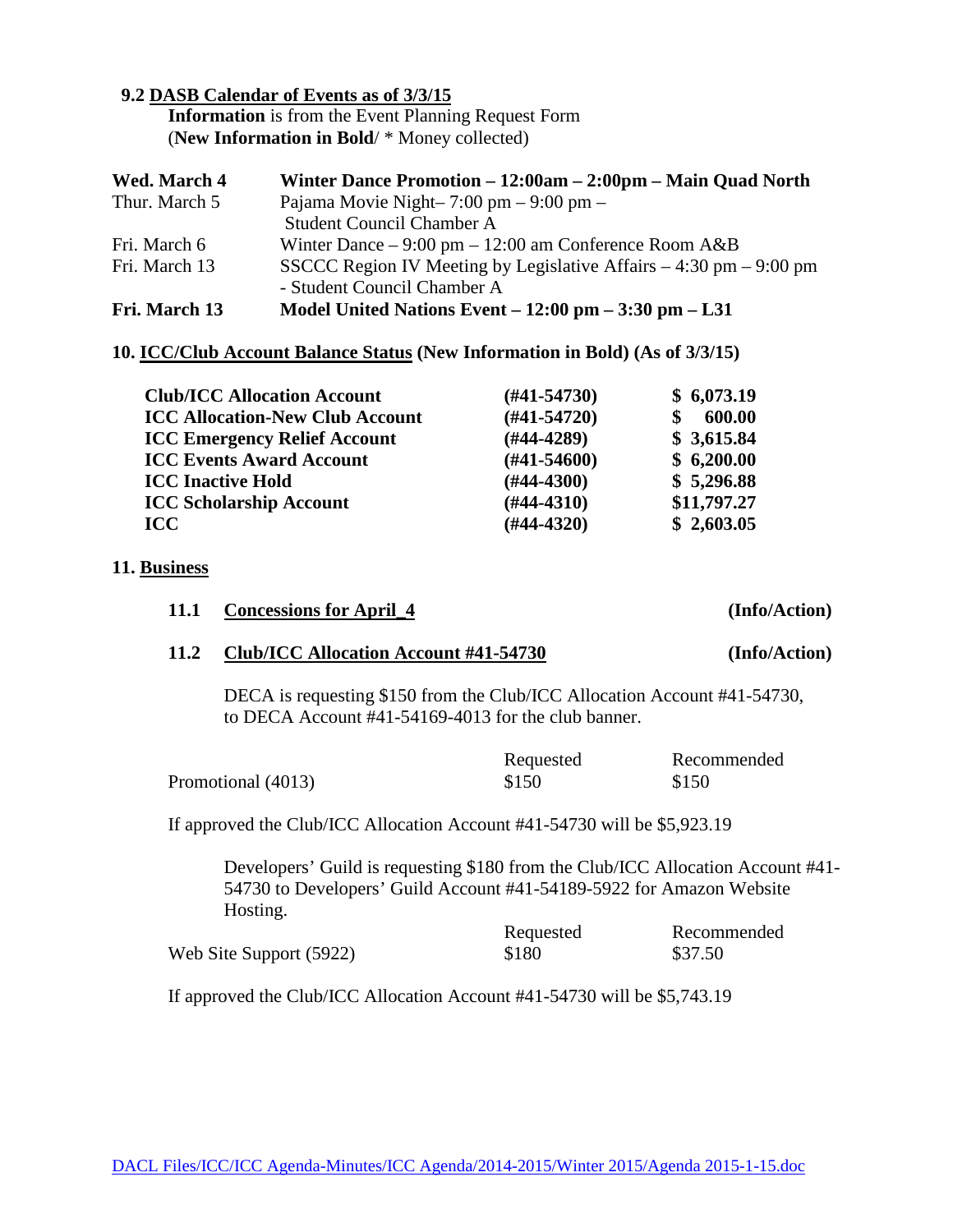The De Anza Network is requesting \$150 from the Club/ICC Allocation Account #41-54730, to The De Anza Network Account #41-54449-4013 for an Official Club Banner.

|                    | Requested | Recommended |
|--------------------|-----------|-------------|
| Promotional (4013) | \$150     | \$150       |

If approved the Club/ICC Allocation Account #41-54730 will be \$5,593.19

MOA is requesting \$300 from the Club/ICC Allocation Account #41-54730, to MOA Account #41-54376-5214 for the Speaker for Club Meeting on March 13, 2015 at L49.

|                             | Requested | Recommended |
|-----------------------------|-----------|-------------|
| Professional Service (5214) | \$300     | \$300       |

If approved the Club/ICC Allocation Account #41-54730 will be \$5,293.19

ICC is requesting \$200 from the Club/ICC Allocation Account #41-54730 to ICC Events/Awards Account #41-54600. \$100 for a Club DJ on the Club Day on April 23 and \$100 for Spring Carnival on May 14.

If approved the Club/ICC Allocation Account #41-54730 will be \$5,093.19

### **11.3 Emergency Relief Fund #44-4289 (Info/Action)**

Inclusability is requesting \$500 from the ICC Emergency Relief Account #44-4289 to National Alliance of Mental Illness (NAMI) to support Peer Support Groups, and "In Our Own Voice" Presentations.

| Requested | Recommended |
|-----------|-------------|
| \$500     | \$500       |

If approved the ICC Emergency Relief Account #44-4289 will be \$3,115.84

**11.4 Club Room – Game Room (Info/Action)**

**11.5 I <3 Clubbing @ De Anza Drawing – 2@\$50 (Info/Action)**